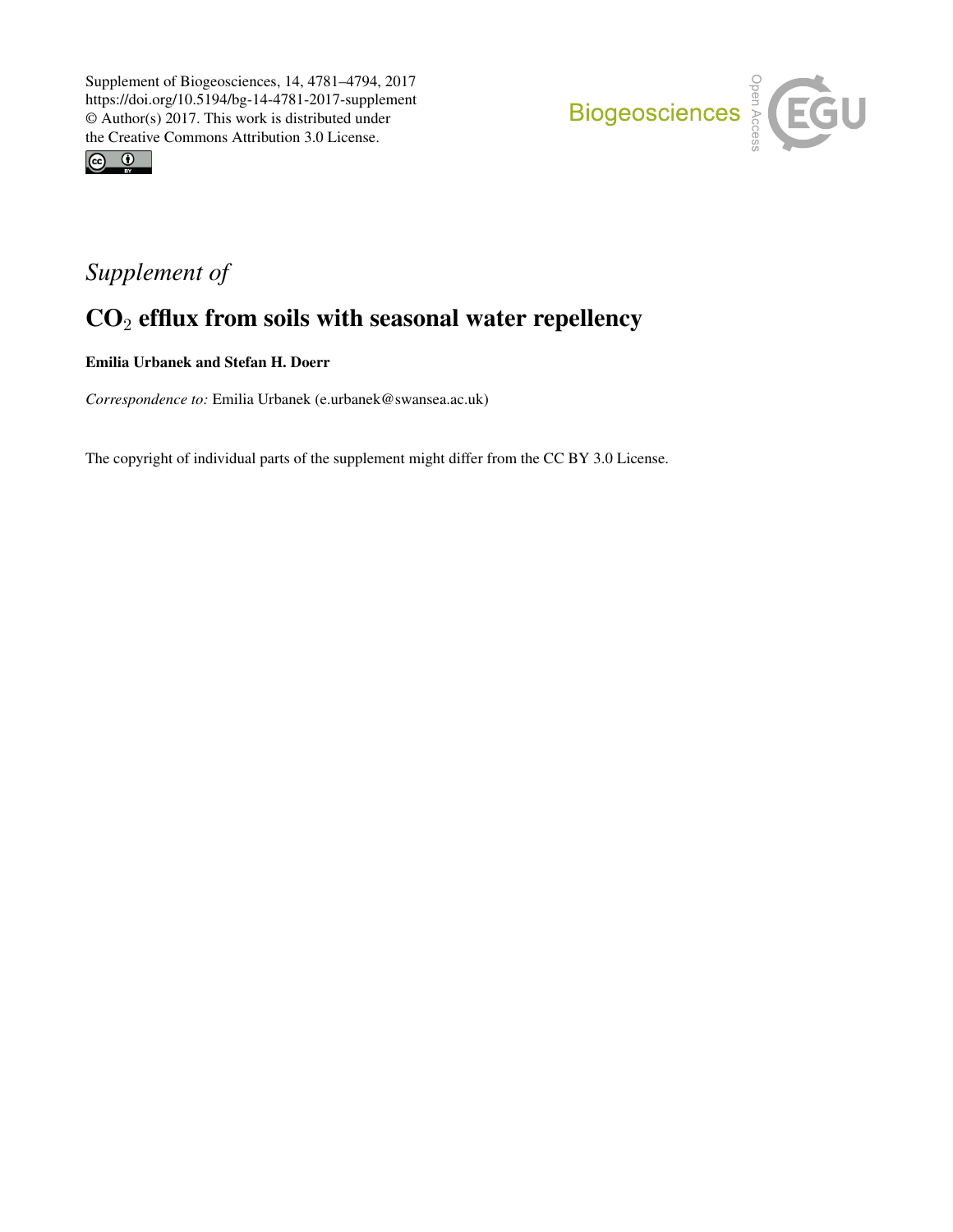|                      | Min Air | Max Air   |           | Mean Air Precipitation |
|----------------------|---------|-----------|-----------|------------------------|
| Month-Year Temp (°C) |         | Temp (°C) | Temp (°C) | (mm)                   |
| Jan-13               | $-10.1$ | 14.2      | 3.0       | 44.2                   |
| Feb-13               | $-4.1$  | 9.7       | 2.5       | 33.6                   |
| Mar-13               | $-5.5$  | 14.9      | 2.5       | 48.8                   |
| Apr-13               | $-6.6$  | 21.9      | 7.4       | 21.8                   |
| $May-13$             | $-3.6$  | 21.3      | 10.2      | 57.4                   |
| Jun-13               | 0.1     | 25.5      | 13.8      | 23.4                   |
| Jul-13               | 6.4     | 31.8      | 18.2      | 23                     |
| Aug-13               | 3.9     | 30.7      | 17.2      | 46.8                   |
| $Sep-13$             | 1.0     | 29.2      | 13.0      | 41.8                   |
| $Oct-13$             | 2.0     | 20.9      | 12.0      | 107.4                  |
| Nov-13               | $-3.3$  | 14.7      | 5.6       | 73.6                   |
| <b>Dec-13</b>        | $-3.0$  | 13.8      | 5.9       | 47                     |
| <b>Total 2013</b>    | $-10.1$ | 31.8      | 9.3       | 568.8                  |
| Jan-14               | $-4.7$  | 12.9      | 5.7       | 80.8                   |
| Feb-14               | $-2.7$  | 13.4      | 6.6       | 75.2                   |
| Mar-14               | $-3.7$  | 19.9      | 7.0       | 21.6                   |
| Apr-14               | $-3.1$  | 19.3      | 10.4      | 19.4                   |
| $May-14$             | $-1.7$  | 23.8      | 12.5      | 93.4                   |
| Jun-14               | 3.2     | 25.0      | 14.8      | 61                     |
| Jul-14               | 3.7     | 29.7      | 18.1      | 79.6                   |
| Aug-14               | 2.5     | 25.9      | 15.3      | 86.2                   |
| $Sep-14$             | 2.1     | 25.3      | 14.4      | 25.4                   |
| Oct-14               | $-0.5$  | 20.9      | 12.8      | 60.2                   |
| Nov-14               | $-2.2$  | 21.1      | 8.4       | 80.2                   |
| Dec-14               | $-6.2$  | 13.8      | 5.0       | 41.2                   |
| <b>Total 2014</b>    | $-6.2$  | 29.7      | 10.9      | 724.2                  |
| Jan-15               | $-7.6$  | 14.9      | 4.1       | 28                     |
| Feb-15               | $-4.7$  | 11.2      | 3.3       | 57.4                   |
| Mar-15               | $-3.9$  | 16.9      | 6.2       | 42.8                   |
| Apr-15               | $-2.5$  | 22.0      | 8.4       | 19.4                   |
| May-15               | $-3.0$  | 21.4      | 11.2      | 58.4                   |
| Jun-15               | 1.8     | 25.6      | 14.2      | 14.2                   |
| Jul-15               | 4.4     | 33.0      | 16.9      | 91.8                   |
| Aug-15               | 3.4     | 28.8      | 16.6      | 74                     |
| $Sep-15$             | 0.4     | 21.0      | 11.7      | 60.8                   |
| $Oct-15$             | $-1.4$  | 19.0      | 9.9       | 45.4                   |
| Nov-15               | $-3.8$  | 17.5      | 9.6       | 82.8                   |
| Dec-15               | $1.1\,$ | 15.9      | 10.5      | 54.4                   |
| <b>Total 2015</b>    | $-12.6$ | 45.0      | 10.6      | 629.4                  |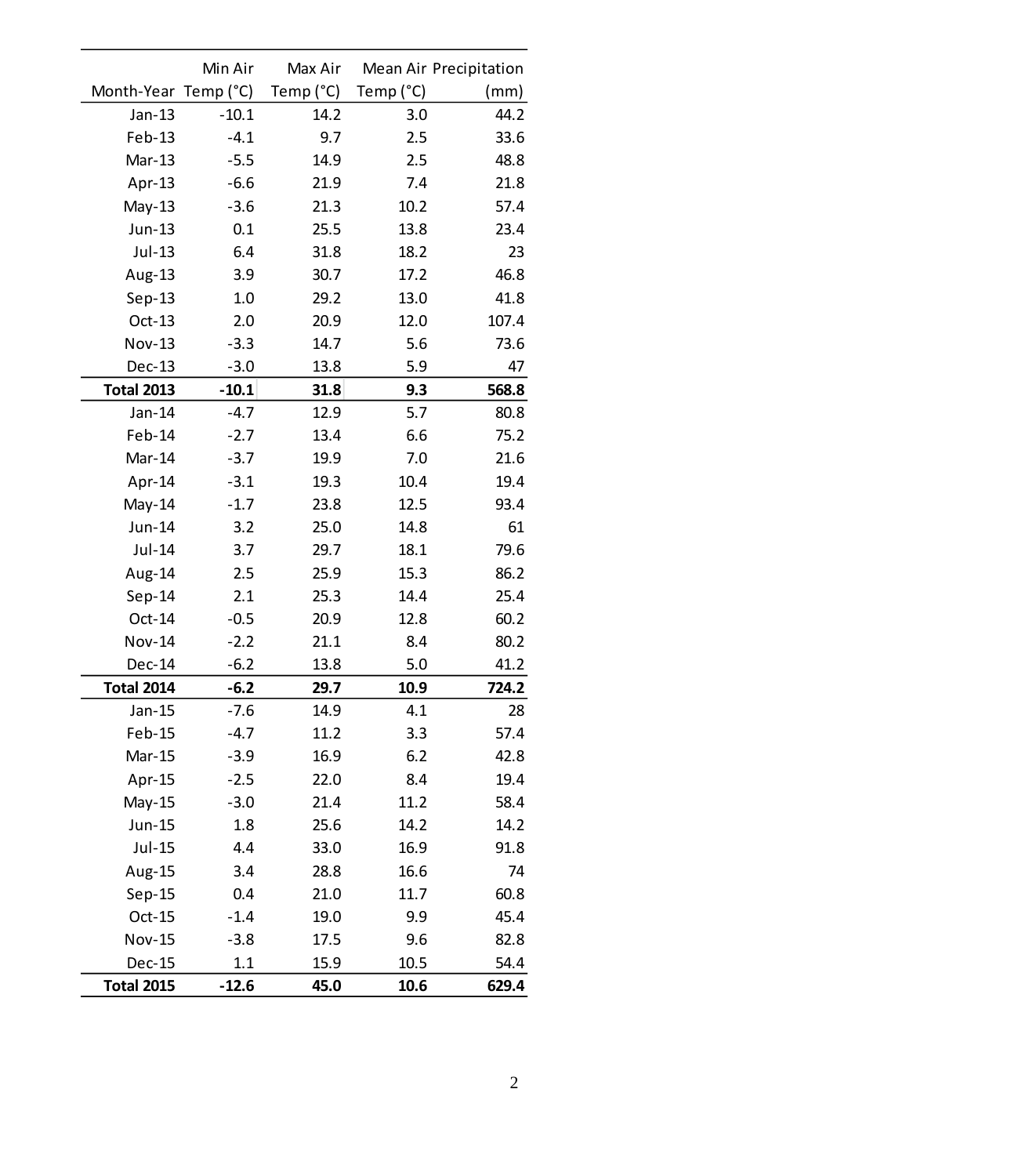Table S1 Summary of meteorological conditions at the study sites including monthly/yearly minima and maxima of the air temperature, average air temperature and precipitation.



5 **Figure S1:** Air temperature at the study sites during 3 years of measurements (2013-2015). Differently coloured symbols and lines identify each year of the measurement.